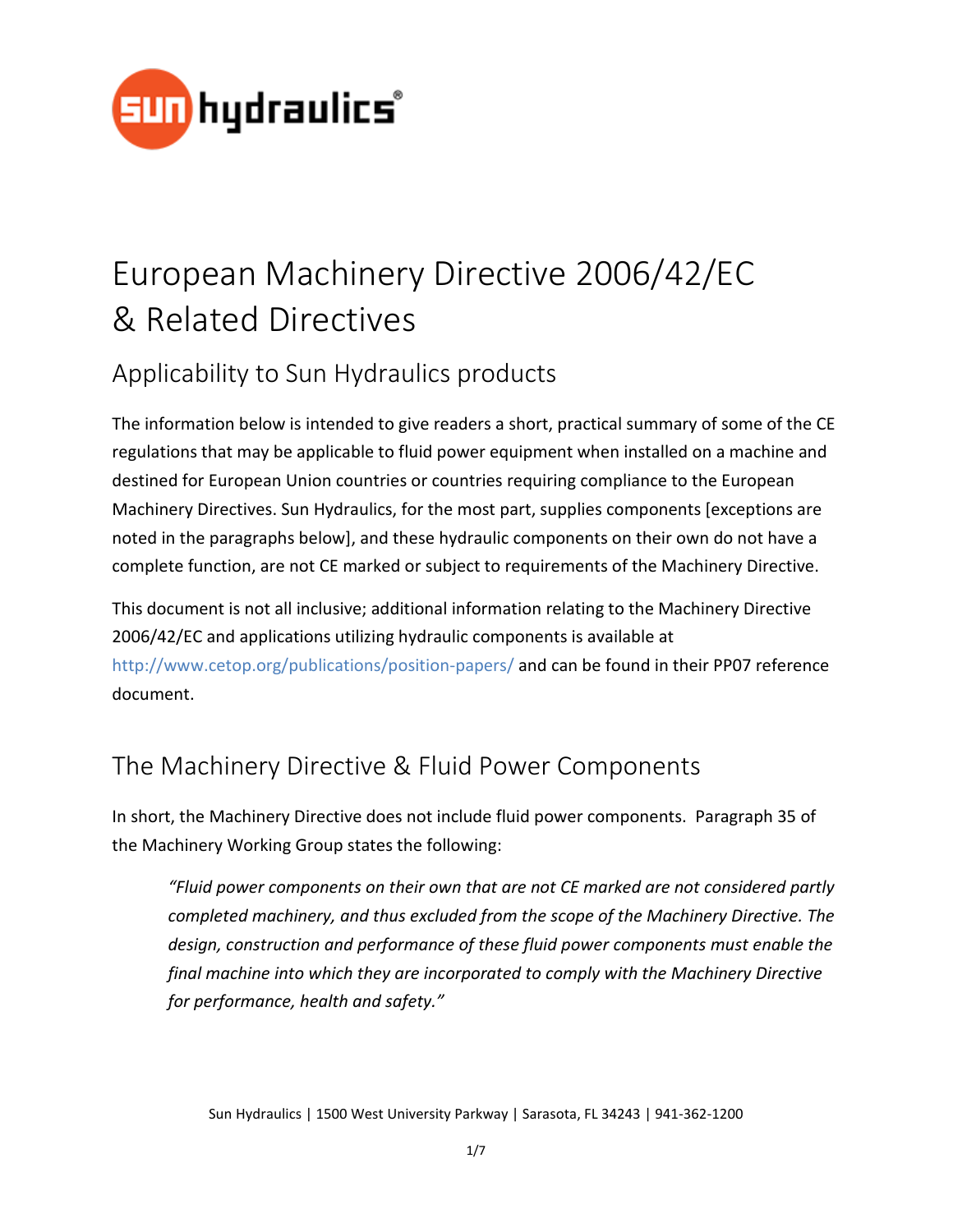

Under the new Machinery Directive, 2006/42/EC, the definition of "machine" includes the original definition as "An assembly of linked parts or components, at least one of which moves through some type of actuator, with associated power and control circuits, joined together for a specific purpose in the processing, treatment, moving, or packaging of a material."

But 2006/42/EC adds the following: "including: 1) machines, 2) interchangeable equipment, 3) safety components, 4) lifting accessories, 5) chains, 6) ropes and webbings, 7) removable mechanical transmission devices, and 8) partly completed machinery." A Declaration of Incorporation must be provided for "partly completed machinery" as defined in 2006/42/EC if it is not already CE marked.

There are certain machinery situations where other Directives may also need to be considered for fluid power components. The following Directives relate to various Sun products:

- Pressure Equipment (97/23/EC)
- Electromagnetic Compatibility (2004/108/EC)
- Electromagnetic Compatibility (2009/19/EC)
	- o Radio Equipment Directive (ETSI 300-328 & 301-489-17)
- Low Voltage Equipment (2006/95/EC)
- Hazardous Materials (2002/95/EC).

Those applicable to Sun products are discussed in the summary below.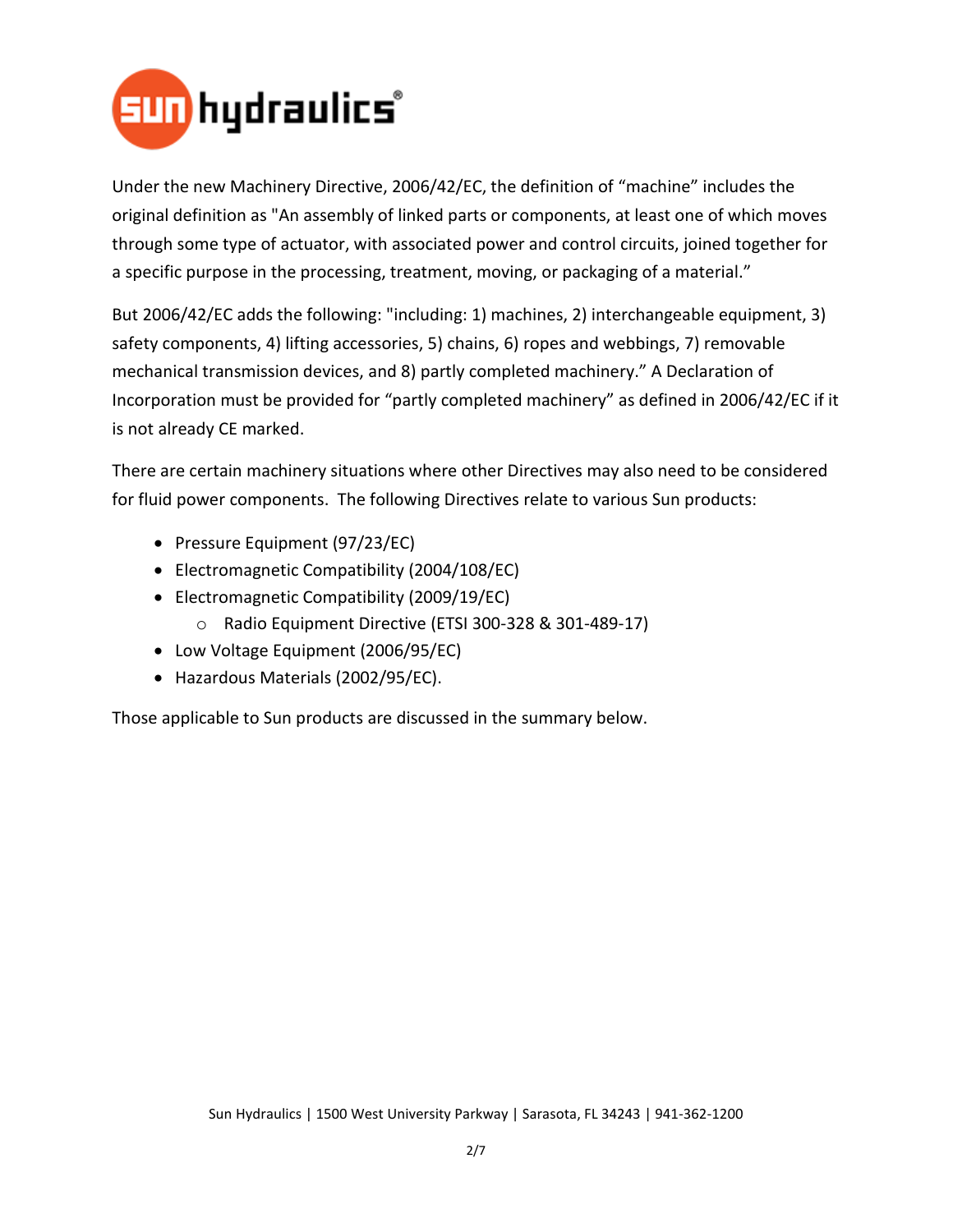

# Pressure Equipment Directive 97/23/EC

Certain pressure-containing vessels and systems − where the pressure is above 7.0 psi or 0,5 bar and the pressure-volume product exceeds a specified factor – must be protected from exceeding design pressure requirements to ensure safety. The Pressure Equipment Directive [sometimes referred to as PED] defines, based on fluid type and pressure-volume product, what protection must be implemented.

The manufacturer of the complete machine is obligated to analyze the hazards that may evolve with the application of his machine and ensure that it is safe for use under reasonably foreseeable conditions, and then declares that the machine conforms to the Directive(s).

Fluid power products that are specifically designated and tested to limit pressure or perform a specific safety function are classified as "safety relevant" and may be CE marked. Sun Hydraulics has available a limited offering of direct-acting pressure relief valves meeting the requirements of "Safety Accessories" as classified under Category IV of the Directive. These valves are CE marked and TÜV approved as individual components.

The model numbers for the Sun Hydraulics CE-marked valves are:

- RDDT-Q\*\*
- RDFT-Q\*\*

Additional technical information for these products is available on our website [here.](http://www.sunhydraulics.com/models/cartridges/pressure-control/relief#%7B%22page%22:1,%22filters%22:%5B%22S-2582%7CDirect-acting%22,%22S-3273%7CCE%20marked%22%5D%7D)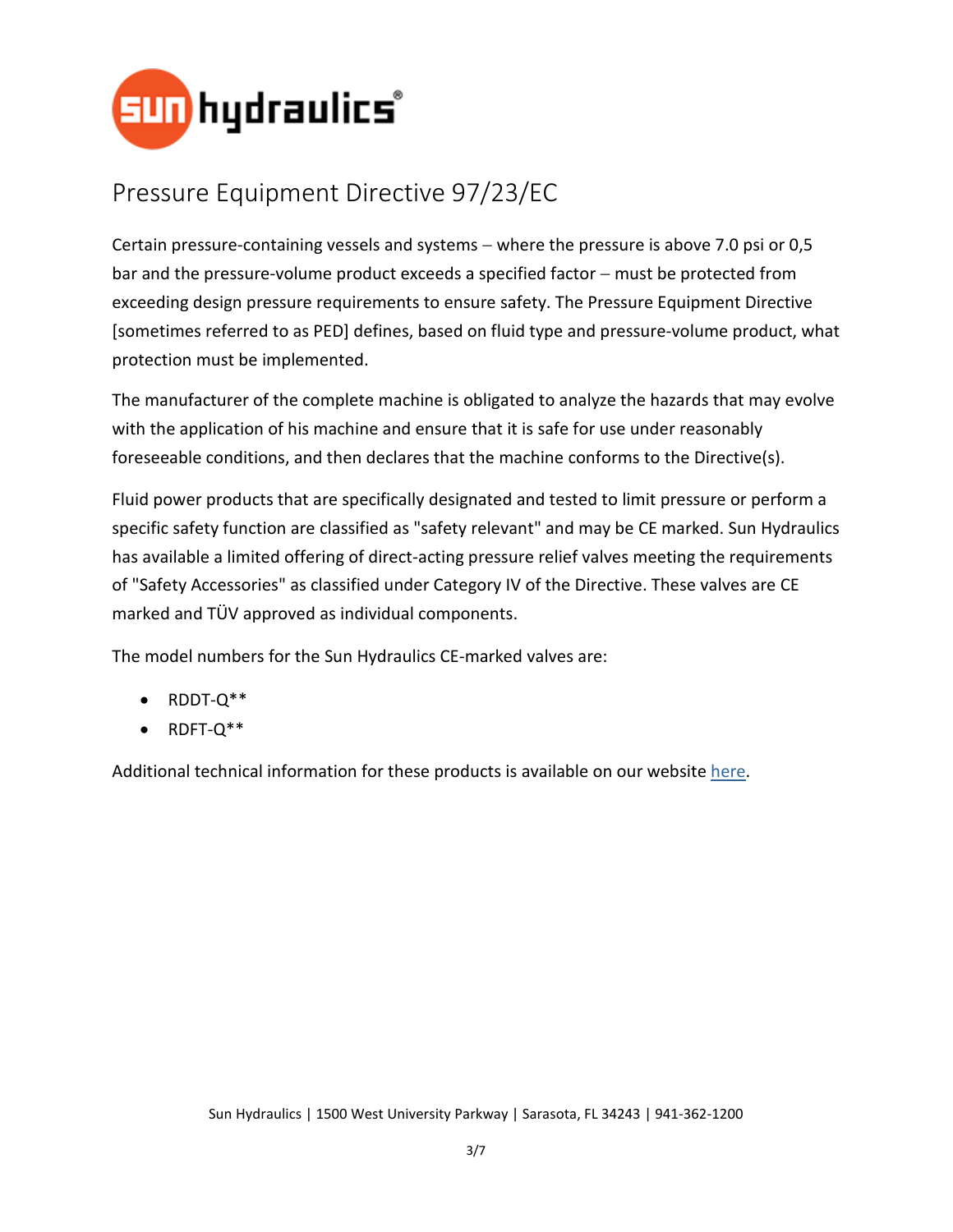

### Electromagnetic Compatibility Directive 2009/19/EC

For general market electrohydraulic products not having a direct machine function in the sense of the Machinery Directive, the product does not fall under the scope of the Electromagnetic Compatibility Directive [EMC] and need not be certified. An example of this type of product is our solenoid-operated switching valves (Vac and Vdc).

If a product has potential electromagnetic compatibility issues, either conducted or radiated, and/or is susceptible to electromagnetic radiation or generation thereof, or performs a function on its own in the sense of the Machinery Directive, then appropriate measures must be taken to ensure compliance to the required EMC Directive protection levels.

Typical electrohydraulic products will need to comply with EN 61000-6-2, EN 61000-6-4, [heavy industrial] or EN 61000-6-1 and EN 61000-6-3 [light industrial]. If these protective measures are done within the component itself, then a CE mark may be affixed to the component and/or the Manufacturers Declaration of Conformity, certifying it passes the requirements of the EMC Directive in isolation (example: proportional valve with integrated amplifier electronics).

However, when the component is installed on the complete machine, the wiring and routing thereof may contribute to the electromagnetic signature and negate the individual component compliance. Testing can be done by suitable measures in the final installation on the "machine," and the overall machine then certified to meet the EMC Directive. The EMC Directive does not permit self-certification of components.

#### Model 790 Series Embedded Amplifiers

Sun's electrohydraulic products incorporating electronic amplifiers integral with the coil are all CE marked as per EMC Directive 2004/108/EC. They comply with the requirements of EN 61000-6-2 and EN 61000-6-4 for Industrial Heavy Duty environments (e.g., radiated electromagnetic field immunity > 10V/m). These products include the Embedded Electronic Proportional Valve Coils [model series 790-\*\*\*\*].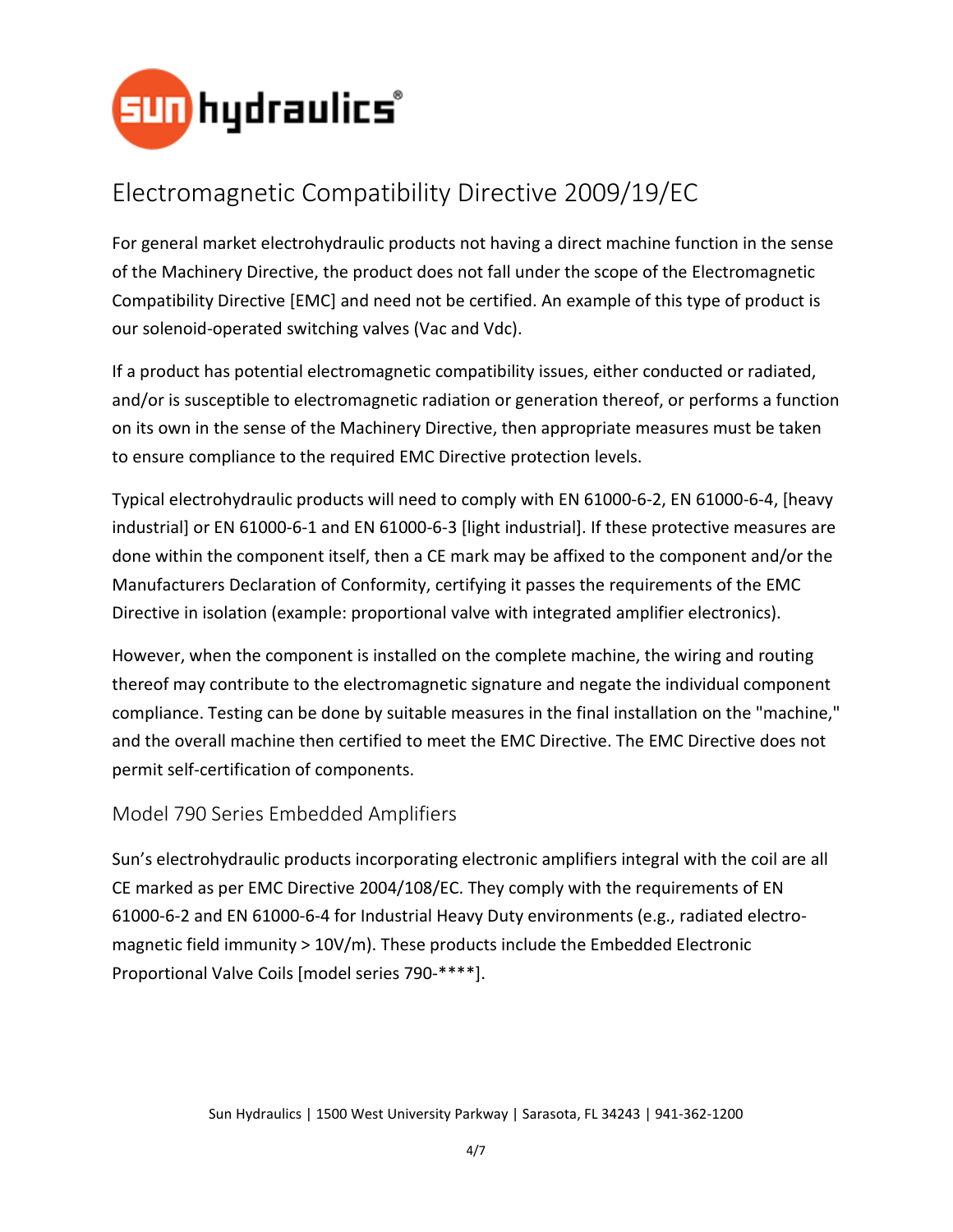

The newer addition to this family of Sun's electrohydraulic products – the Bluetooth Embedded Amplifier (models 790-\*\*\*\*B) – incorporate Bluetooth communications capabilities and embedded electronic amplifiers. These products are all CE marked as per the updated EMC Directive 2009/19/EC set forth on 12 March 2009. They pass the requirements for both radiated and conducted electromagnetic field immunity > 30V/m and therefore comply with the requirements of EN 61000-6-2 and EN 61000-6-4 as well.

In addition, these electrohydraulic products are tested to the Radio Equipment Directive (RED) ETSI 300-328 and 301-489-17 for electromagnetic compatibility of vehicles.

See ["CE Testing Results & Explanation"](http://www.sunhydraulics.com/sites/default/files/media_library/tech_resources/999-991-261.pdf) documentation for 790-\*\*\*\*B models on our website.

Sun's Position-Monitored Valves

Sun's hydraulic products with active element position monitoring incorporate an electronic position switch. Sun cartridge valves with a "Z" in the fifth position in the model code are supplied with an electronic position switch. The electronic switch in these products is CE marked per the EMC Directive and complies with EN 61000-2 and EN61000-4 for Industrial Heavy Duty environments (e.g., radiated electromagnetic field immunity > 10V/m).

Examples of these include the following:

- Logic Element Position-Monitored Valves
	- o LO\*\*-Z\*\*
	- o LK\*\*-Z\*\*
- Solenoid-Operated Position-Monitored Directional Valves
	- o DAAL-Z\*\* o DLDA-Z\*\*
	- o DBAL-Z\*\* o DMDA-Z\*\*
	- o DTCA-Z\*\* o DNCA-Z\*\*
- Pilot-Operated, Position-Monitored Proportional Throttle Valves
	- o FT\*\*-Z\*\*

Note, valves incorporating electrical position monitoring are not CE marked as a Safety Component. See our website for detailed information on the above products and our "CE [Testing Results & Explanation.](http://www.sunhydraulics.com/sites/default/files/media_library/tech_resources/999-991-260.pdf)"

Sun Hydraulics | 1500 West University Parkway | Sarasota, FL 34243 | 941-362-1200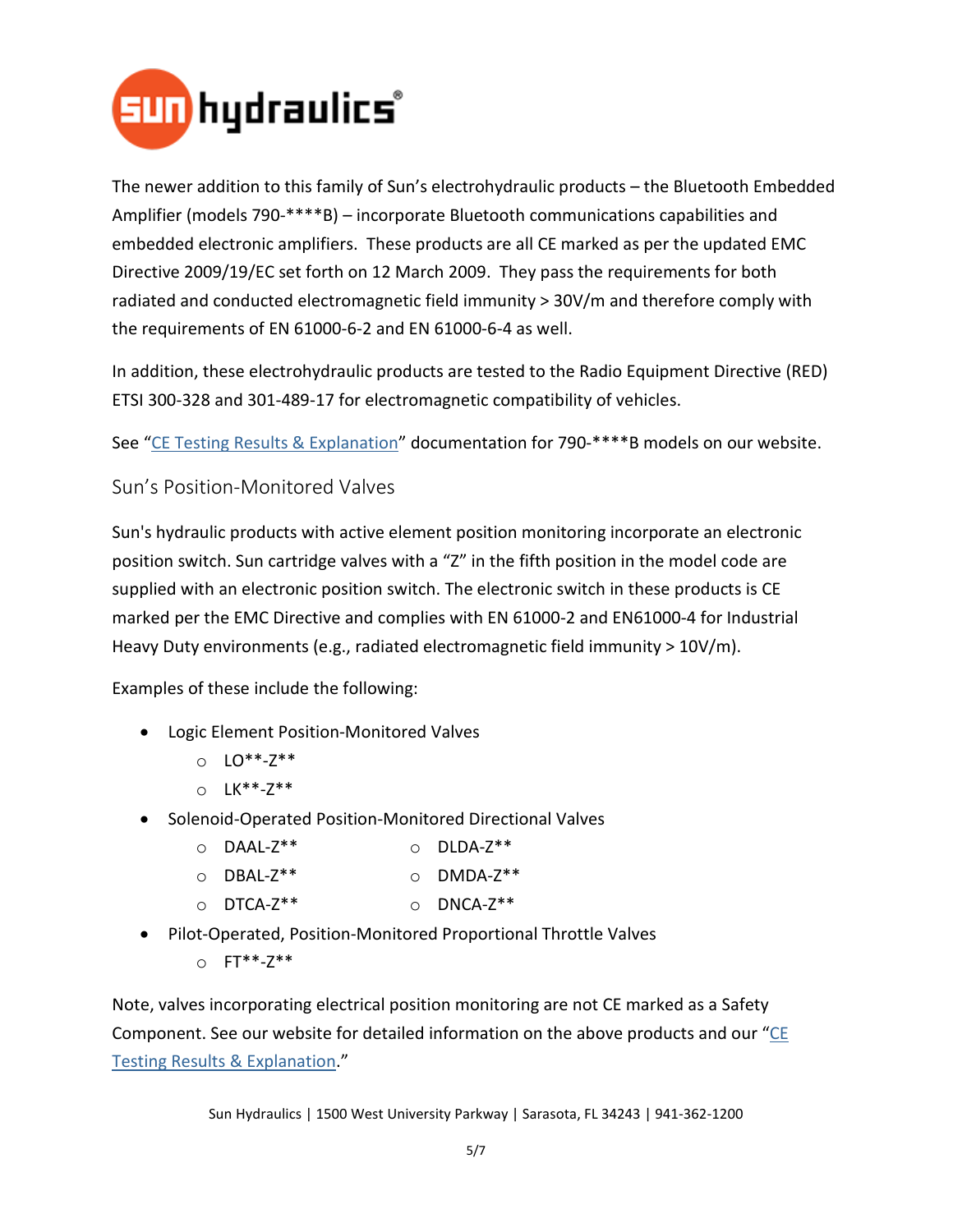

#### Low Voltage Directive 2006/95/EC

The Low Voltage Directive covers all products using electric voltages between 50 to 1000 Vac and 75 to 1000 Vdc. The Directive requires protection from electrical shocks and high surface temperatures. Fluid power products fall under the scope of this Directive. Surface temperatures on solenoids may reach levels causing skin damage and protection may be required. The Directive requires "redundant protection" against electrical shocks; single insulation is not acceptable by itself. A protective ground is most commonly used. Products using voltages in the specified range must have a third lead and/or connector that provides a direct path to ground. Sun solenoid coils rated for operation at or above the Directive low limit incorporate a protective third terminal directly connected to the metallic body of the coil for external grounding purposes via the ISO/DIN 43650 electrical plug interface.

Further, EN 60204-1:2006 Section 6.4.1. PELV [Protective Extra-Low Voltage] stipulates electrical devices rated below voltages of 25 Vac and 60 Vdc must also comply with the requirements of a protective bonding circuit when the equipment is normally used in dry areas and when large area contact with live parts and the human body is not expected. Nominal voltage shall not exceed 6 Vac or 15 Vdc in all other cases.

Sun coil models utilizing an ISO/DIN 43650 electrical plug with grounding third lead comply with 2006/95/EC and EN 60204-1:2006 and are as follows:

- 12 Vdc: 770-212
- 14 Vdc: 770-214
- 24 Vdc: 770-224
- 28 Vdc: 770-228
- 36 Vdc: 770-236
- 48 Vdc: 770-248
- 24 Vac: 770-297
- 115 Vac: 770-211
- 230 Vac: 770-223
- 127 Vdc: 770-299
- 220 Vdc: 770-298